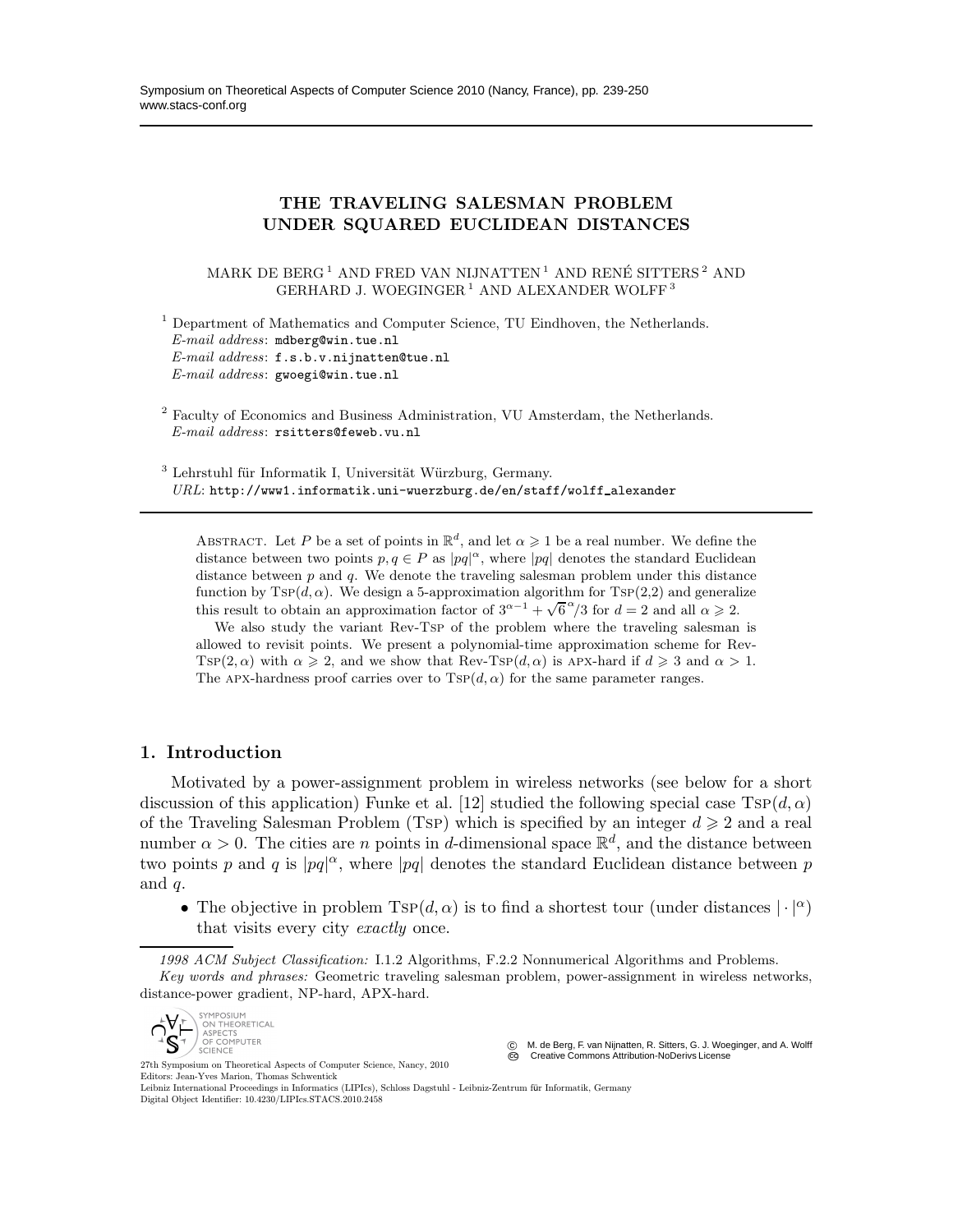• In the closely related problem Rev-Tsp( $d, \alpha$ ), the objective is to find a shortest tour that visits every city at least once; thus the salesman is allowed to revisit cities.

Note that  $T\text{SP}(2, 1)$  is the classical two-dimensional Euclidean Tsp and that  $T\text{SP}(d, \infty)$  is the so-called *bottleneck* Tsp in  $\mathbb{R}^d$ , where the goal is to find a tour whose longest edge has minimum length. We are, however, mainly interested in the case where  $\alpha$  is some small constant, and we will not touch the case  $\alpha = \infty$ .

Similarities and differences to the classical Euclidean TSP. The classical Euclidean Tsp is np-hard even in two dimensions, but it is relatively easy to approximate. In particular, it admits a polynomial-time approximation scheme: Given a parameter  $\varepsilon > 0$  and a set of n points in d-dimensional Euclidean space, one can find in  $2^{(\tilde{d}/\varepsilon)^{O(d)}} + (d/\varepsilon)^{O(d)} n \log n$  time a tour whose length is at most  $1 + \varepsilon$  times the optimal length [23].

A crucial property of the Euclidean Tsp is that the underlying Euclidean distances satisfy the triangle inequality. The triangle inequality implies that no reasonable salesman would ever revisit the same city: Instead of returning to a city, it is always cheaper to skip the city and to travel directly to the successor city. All positive approximation results for the Euclidean Tsp rely heavily on the triangle inequality. In strong contrast to this, for exponents  $\alpha > 1$  the distance function  $|\cdot|^{\alpha}$  does not satisfy the triangle inequality. Thus the combinatorial structure of the problem changes significantly—for example, revisits may suddenly become helpful—and the existing approximation algorithms for Euclidean Tsp cannot be applied.

Another nice property of the classical Euclidean problem  $TSP(2, 1)$  is that, sloppily speaking, instances with many cities have long optimal tours. Consider for instance a set  $P$ of n points in the unit square. Then there exists a tour whose Euclidean length is bounded by  $O(\sqrt{n})$  [15]. This bound is essentially tight since there are point sets for which every tour has Euclidean length  $\Omega(\sqrt{n})$ . Interestingly, these results do not carry over to Tsp(2, 2) with squared Euclidean distances. Problem  $\#124$  in the book by Bollobás [8] shows that there always exists a tour for  $P$  such that the sum of the squared Euclidean distances is bounded by 4, and that this bound of 4 is best possible. Since, as a rule of thumb, large objective values are easier to approximate than small objective values, this already indicates a substantial difference in the approximability behaviors of  $T\text{SP}(2,1)$  and  $T\text{SP}(2,2)$ .

Previous work and our results. Funke et al. [12] note that the distance function  $|\cdot|^{\alpha}$  satisfies the so-called  $\tau$ -relaxed triangle inequality with parameter  $\tau = 2^{\alpha-1}$  (see Section 2 for a definition). The classical TSP under the  $\tau$ -relaxed triangle inequality has been extensively studied [2, 3, 6, 7], and all the corresponding machinery from the literature can be applied directly to  $TSP(d, \alpha)$ . For instance, Andreae [6] derives a  $(\tau^2 + \tau)$ -approximation for the classical Tsp under the  $\tau$ -relaxed triangle inequality ( $\Delta_{\tau}$ -Tsp, for short). This result translates into a  $(4^{\alpha-1} + 2^{\alpha-1})$ -approximation for Tsp( $\cdot$ ,  $\alpha$ ). For  $\tau > 3$ , it is better to apply Bender and Chekuri's 4 $\tau$ -approximation [2] for  $\Delta_{\tau}$ -Tsp, which yields a  $2^{\alpha+1}$ -approximation for Tsp( $\cdot$ , $\alpha$ ). Funke et al. derive a  $(2 \cdot 3^{\alpha-1})$ -approximation algorithm for Tsp( $\cdot$ , $\alpha$ ), which for the range  $2 < \alpha < \log_{3/2} 3 \approx 2.71$  is better than applying the known results [6, 2]. The best result for  $\alpha < 2$  is obtained by Böckenhauer et al. [7] whose Christofides-based  $(3\tau^2/2)$ -approximation for  $\Delta_{\tau}$ -Tsp yields a  $(3 \cdot 2^{2\alpha-3})$ -approximation for Tsp $(\cdot, \alpha)$ .

We will demonstrate in Section 2 that essentially every variant of the original  $T^3$ algorithm by Andreae and Bandelt [3] already gives a  $(2 \cdot 3^{\alpha-1})$ -approximation for  $T\text{SP}(d, \alpha)$ . The bottom-line of all this, and the actual starting point of our paper, is that the machinery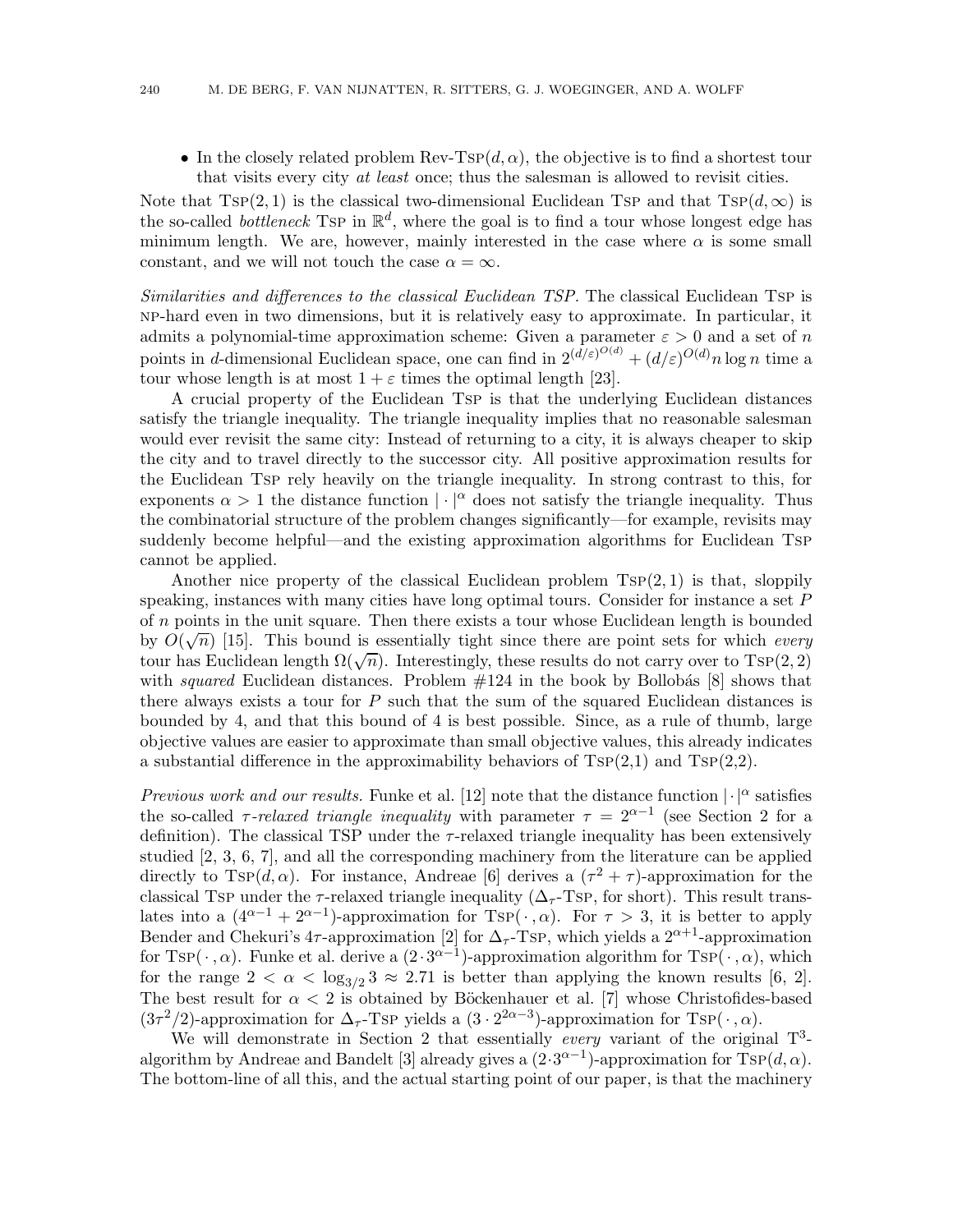around the  $\tau$ -relaxed triangle inequality only yields a bound of roughly  $2 \cdot 3^{\alpha-1}$ . This raises the following questions: How much can geometry help us in getting even better approximation ratios? Can we beat the 6-approximation for  $TSP(2, 2)$  of Funke et al.? We answer these questions affirmatively: We develop a new variant of the  $T^3$ -algorithm which we call the *geometric*  $T^3$ -algorithm. An intricate analysis in Section 3 shows that this yields a 5-approximation for Tsp(2, 2). We then extend our analysis to Tsp(2,  $\alpha$ ) with  $\alpha > 2$ , and thus obtain a  $(3^{\alpha-1} + \sqrt{6}^{\alpha}/3)$ -approximation; see Section 4. This new bound is always better than the bound  $2 \cdot 3^{\alpha-1}$  of Funke et al. and of our analysis of the T<sup>3</sup>-algorithm.

Finally, in Section 5, we turn our attention to the following two questions: (a) How does the approximability of Tsp behave when we make  $\alpha$  larger than one? (b) Does allowing revisits change the complexity or the approximability of the problem? As we know, classical Euclidean Tsp (that is,  $Tsp(d, 1)$ ) is NP-hard [19] and has a polynomial-time approximation scheme (PTAS) in any fixed number d of dimensions [4]. On the other hand,  $\text{Rev-Tsp}(d, \alpha)$  has—to the best of our knowledge—not been studied before. Concerning question (b), complexity behaves as expected: Rev-Tsp( $d, \alpha$ ) is NP-hard for any  $d \geq 2$  and any  $\alpha > 0$ , and our (straightforward) hardness argument also works for TsP $(d, \alpha)$ . In terms of approximability, we show that whereas the two-dimensional problem  $\text{Rev-Tsp}(2, \alpha)$  still has a PTAS for all values  $\alpha \geqslant 2$ , the problem becomes APX-hard for all  $\alpha > 1$  in three dimensions. We were surprised that the APX-hardness proof, too, carried over to  $T\text{SP}(3,\alpha)$ for all  $\alpha > 1$ . This inapproximability result stands in strong contrast to the behavior of the classical Euclidean Tsp (the case  $\alpha = 1$ ).

The connection to wireless networks. Consider a wireless network whose nodes are equipped with omni-directional antennas. The nodes are modeled as points in the plane, and every node can communicate with all other nodes that are within its transmission radius. The power (that is, the energy) needed to achieve a transmission radius of r is roughly proportional to  $r^{\alpha}$  for some real parameter  $\alpha$  called the *distance-power gradient*. Depending on environmental conditions,  $\alpha$  typically is in the range 2 to 6 [13, Chapter 1]. The goal is to assign powers to the nodes such that the resulting network has certain desirable properties, while the overall power consumption is minimized. A widely studied variant has the objective to make the resulting network strongly connected [1, 11, 16]. Other variants (finding broadcast trees; having small hop diameter; etc) have been studied as well. Funke et al. [12] suggest that it is useful to have a tour through the network, which can be used to pass a *virtual token* around. The resulting power-assignment problem is  $TSP(2, \alpha)$ .

Another setting related to  $TSP(2, \alpha)$  is the following. Instead of omni-directional antennas, some wireless networks use directional antennas. This achieves the same transmission radius under a smaller energy consumption [17, 22]. To model directional antennas, Caragiannis et al. [9] assume that a node can communicate with other nodes in a circular sector of a given angle (where the sector's radius is still determined by the power of the node's signal). For directional antennas one not only has to assign a power level to each node, but also has to decide on the direction in which each node transmits. If the opening angle tends to zero and the points are in general position, a strongly connected network becomes a tour. Hence, our results on  $TSP(2, \alpha)$  may shed some light on the difficulty of power assignment for directional antennas with small opening angles.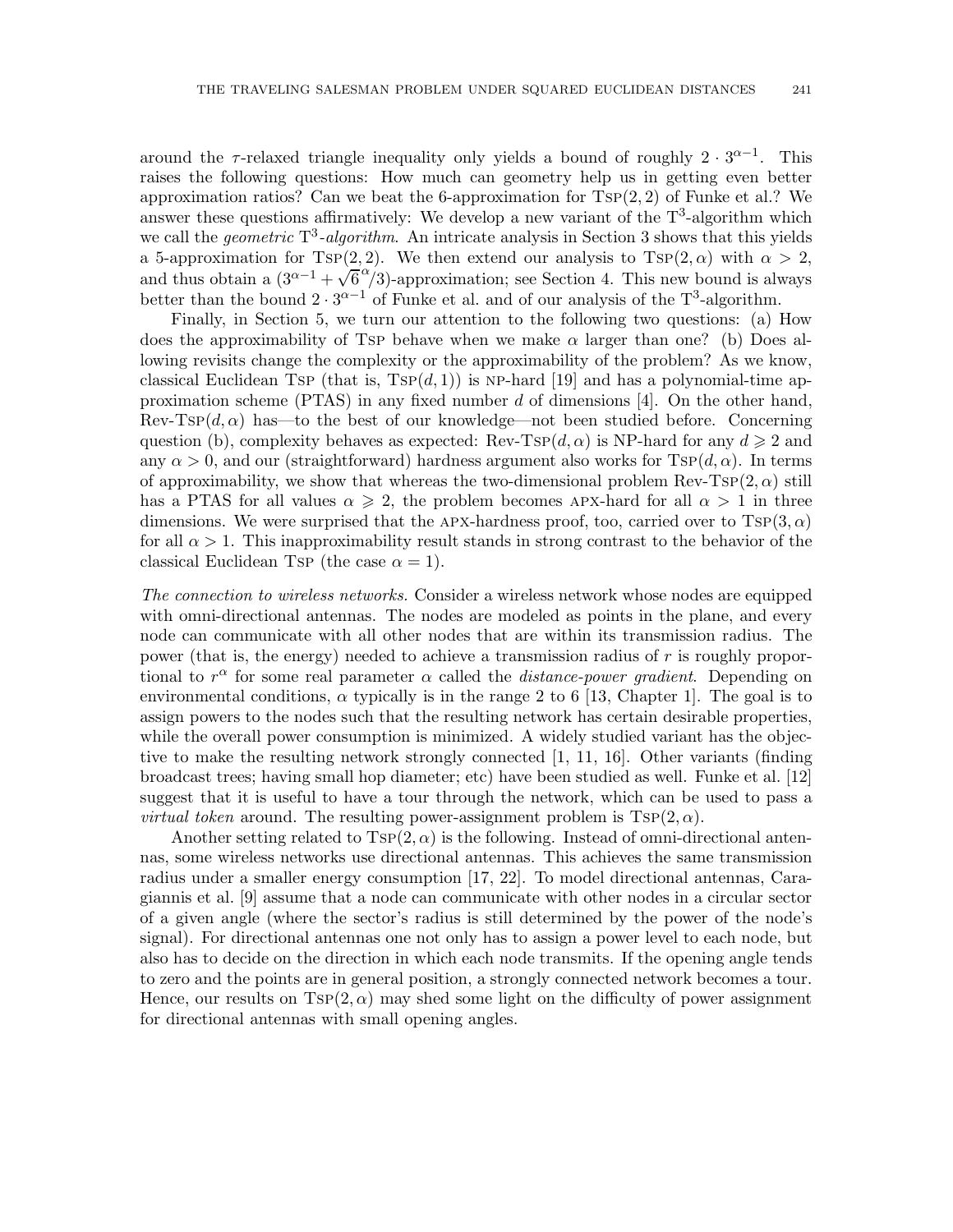## 2. Approximating  $TSP(\cdot, \alpha)$

In this section we lay the basis for our main contribution, a 5-approximation for  $TSP(2, 2)$  in Section 3. We review known algorithms for a related version of Tsp, which can be applied to our setting. As it turns out, these algorithms already yield the same worst-case bounds as the algorithm that Funke et al. [12] gave recently.

We recall some definitions. Let S be a set, let dist( $\cdot, \cdot$ ) :  $S \times S \to \mathbb{R}_{\geq 0}$  be a distance function on S, and let  $\tau \geq 1$ . We say that  $dist(\cdot, \cdot)$  fulfills the  $\tau$ -relaxed triangle inequality if any three elements  $p,q,r \in S$  satisfy  $dist(p,r) \leq \tau \cdot (dist(p,q) + dist(q,r))$ . Recall that we denote by  $\Delta_{\tau}$ -Tsp the Tsp problem on complete graphs whose weight function (when viewed as a distance function on the vertices) fulfills the  $\tau$ -relaxed triangle inequality. The following lemma, which has been observed by Funke et al. [12], allows us to apply algorithms for  $\Delta_{\tau}$ -Tsp to our problem. The proof relies on Hölder's inequality.

**Lemma 2.1** ([12]). Let  $\alpha > 0$  be a fixed constant. The distance function  $|\cdot|^{\alpha} : \mathbb{R}^d \times \mathbb{R}^d \to$  $\mathbb{R}_{\geqslant 0}, (p,q) \mapsto |pq|^{\alpha'}$  fulfills the  $\tau$ -relaxed triangle inequality for  $\tau = 2^{\alpha-1}$ .

Andreae and Bandelt [3] gave an approximation algorithm for  $\Delta_{\tau}$ -Tsp. Their T<sup>3</sup>algorithm is an adaptation of the well-known double-spanning-tree heuristic for Tsp. This heuristic finds a minimum spanning tree  $(MST)$  in the given graph G, doubles all edges, finds an Euler tour in the resulting multigraph, and finally constructs a Hamiltonian cycle from the Euler tour by skipping all nodes that have already been visited. The weight of the MST is a lower bound for the length of a Tsp-tour since removing any edge from a tour yields a spanning tree whose weight is at least the weight of the MST. Note that this statement holds for arbitrary weight functions. If the triangle inequality holds, the heuristic yields a 2-approximation since then skipping over visited nodes never increases the length of the tour, which initially equals twice the weight of the MST. For the weight function  $|\cdot|^{\alpha}$ , however, the heuristic can perform arbitrarily badly—consider a sequence of n equally-spaced points on a line.

The T<sup>3</sup>-algorithm of Andreae and Bandelt also creates a Hamiltonian tour by shortcutting the MST, but their algorithm never skips more than two consecutive nodes. It is never necessary to skip more than two consecutive nodes because the cube  $T^3$  of a tree  $T$  is always Hamiltonian by a result of Sekanina [24]. Recall that the cube of a graph G contains an edge uv if there is a path from u to v in  $G$  that uses at most three edges. The proof of Sekanina is constructive; Andreae and Bandelt use it to construct a tour in MST<sup>3</sup>.

The recursive procedure of Sekanina [24] to obtain a Hamiltonian cycle in  $T^3$  intuitively works as illustrated in Fig. 1; for the pseudo-code, see Algorithm 1. The algorithm is applied to a tree T and an edge  $e = u_1 u_2$  of T. Removing the edge e splits the tree into two components  $T_1$  and  $T_2$ . In each component  $T_i$   $(i = 1, 2)$ , the algorithm selects an arbitrary edge  $e_i = u_i w_i$  incident to  $u_i$  and recursively computes a Hamiltonian cycle of  $T_i$ that includes the edge  $e_i$ . The algorithm returns a Hamiltonian cycle of T that includes  $e$ . The cycle consists of the cycles in  $T_1$  and  $T_2$  without the edges  $e_1$  and  $e_2$ , respectively. The two resulting paths are stitched together with the help of e and the new edge  $w_1w_2$ .

Note that different choices of the edge  $e_i$  in line 5 give rise to different versions of the algorithm. The standard  $T^3$ -algorithm takes an arbitrary such edge, while Andreae's refined version [2] makes a specific choice, which gives a better result. (In the next section we will choose  $e_i$  based on the local geometry of the MST, which will lead to an improved result for our problem.) Andreae's tour in MST<sup>3</sup> has weight at most  $(\tau^2 + \tau)$  times the weight of the MST, which is worst-case optimal [3]. Combining his result with Lemma 2.1 yields that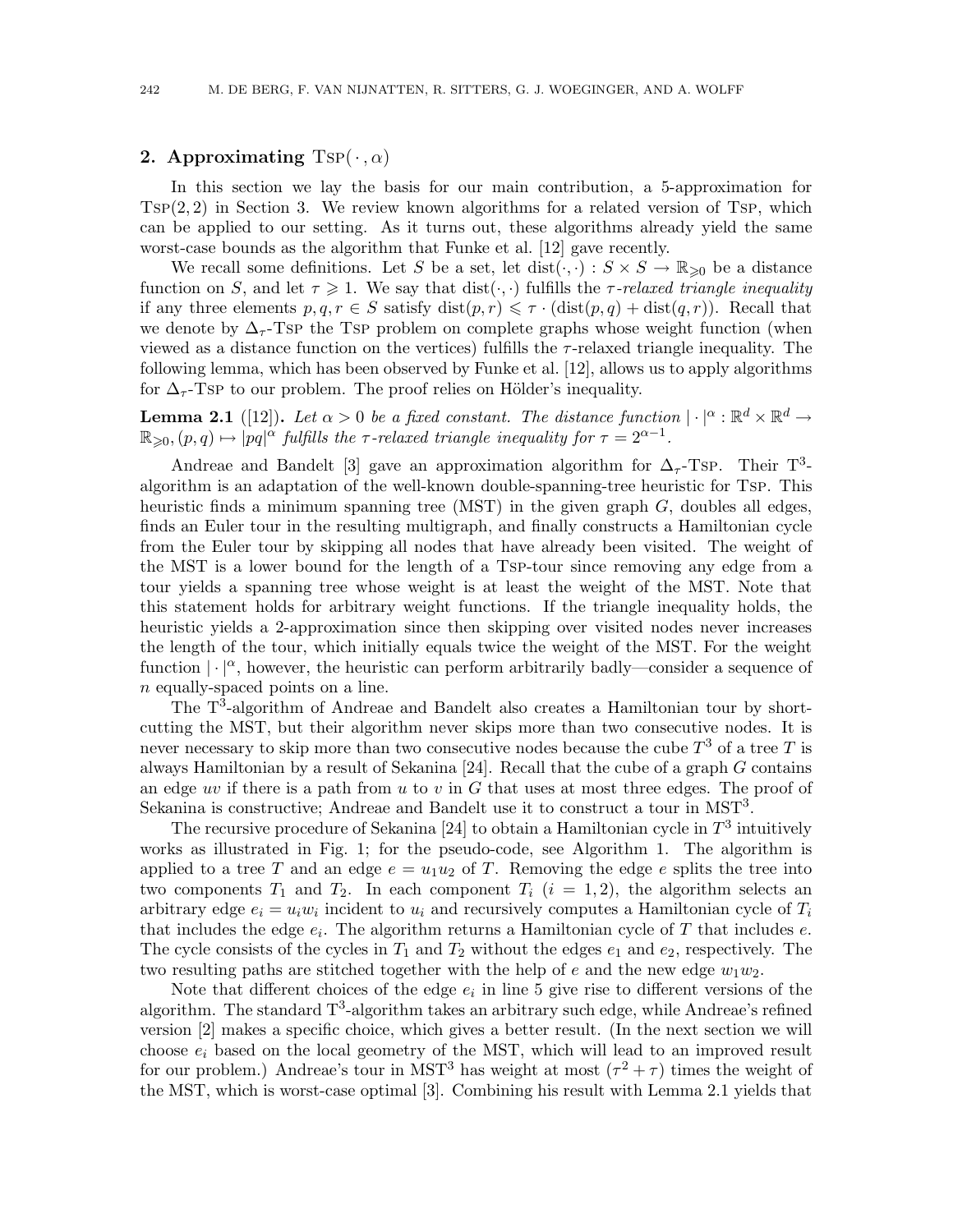

Figure 1: Recursively finding a Hamiltonian cycle in the cube of the tree T.

| <b>Algorithm 1:</b> CYCLEINCUBE $(T, e = u_1u_2)$                                                                             |
|-------------------------------------------------------------------------------------------------------------------------------|
| 1 for $i \leftarrow 1$ to 2 do                                                                                                |
|                                                                                                                               |
| 2 $T_i$ ← component of $T - e$ that contains $u_i$<br>3 <b>if</b> $ T_i  = 1$ <b>then</b> $P_i$ ← $\emptyset$ ; $w_i$ ← $u_i$ |
| 4<br>else                                                                                                                     |
| pick an edge $e_i = u_i w_i$ incident to $u_i$ in $T_i$<br>$\overline{5}$                                                     |
| if $ T_i  = 2$ then $\Pi_i \leftarrow e_i$<br>6                                                                               |
| else $\Pi_i \leftarrow$ CYCLEINCUBE $(T_i, e_i) - e_i$<br>$\overline{\mathbf{7}}$                                             |
| 8 return $\Pi_1 + e + \Pi_2 + w_1w_2$                                                                                         |

the refined T<sup>3</sup>-algorithm is a  $(4^{\alpha-1} + 2^{\alpha-1})$ -approximation for Tsp( $\cdot$ ,  $\alpha$ ). We now improve on this with the help of a simple argument. We will frequently use the following definition. Let T be a tree and let  $v_0, \ldots, v_k$  be a simple path in T. Then we call  $v_0v_k$  a k-shortcut of T. We say that a shortcut vw uses an edge  $e$  if  $e$  lies on the path connecting v and w in  $T$ . It is not hard to see that the weight of a k-shortcut can be bounded as follows.

**Lemma 2.2.** Let  $\alpha \geq 1$  and let e be a k-shortcut using edges  $e_1, \ldots, e_k$ . Then  $|e|^{\alpha} \leq$  $k^{\alpha-1} \sum_{i=1}^{k} |e_i|^{\alpha}$ .

Given a tree T, the tour constructed by the  $T^3$ -algorithm consists of edges of T and 2and 3-shortcuts that use edges of  $T$ . Note that in this tour each edge of  $T$  is used exactly twice. Thus, for  $\alpha \geq 2$ , the original T<sup>3</sup>-algorithm does actually better than the bound we obtained above for the refined  $T^3$ -algorithm.

**Corollary 2.3.** Every version of the  $T^3$ -algorithm is a  $(2\cdot3^{\alpha-1})$ -approximation for  $TSP(\cdot, \alpha)$ .

Note that our improved analysis of the  $T<sup>3</sup>$ -algorithm yields the same result as the algorithm of Funke et al. [12].

Bender and Chekuri [6] designed a 4 $\tau$ -approximation for  $\Delta_{\tau}$ -Tsp using a different lower bound: the optimal Tsp tour is a biconnected subgraph of the original graph. The weight of the optimal Tsp tour is at least that of the minimum-weight biconnected subgraph. The latter is NP-hard to compute  $[10]$ , but can be approximated within a factor of 2  $[21]$ . Moreover, the square of a biconnected subgraph is always Hamiltonian. Thus using only edges of the biconnected subgraph and two-shortcuts yields a 4 $\tau$ -approximation for  $\Delta_{\tau}$ -Tsp. Combining the result of Bender and Chekuri with Lemma 2.1 immediately yields the following result, which is better than Corollary 2.3 for  $\alpha > \log_{3/2} 3 \approx 2.71$ .

**Corollary 2.4.** The algorithm of Bender and Chekuri is a  $2^{\alpha+1}$ -approximation for  $TSP(\cdot, \alpha)$ .

## 3. A 5-Approximation for TSP(2,2)

In the previous section we have used graph-theoretic arguments to determine the performance of the  $T^3$ -algorithm. By Corollary 2.3, the  $T^3$ -algorithm yields a 6-approximation for  $\alpha = 2$ , independently of the dimension of the underlying Euclidean space. We now define what we call the *geometric*  $T^3$ -algorithm and show that it yields a 5-approximation for  $TSP(2, 2)$ . The geometric  $T^3$ -algorithm simply chooses in line 5 of Algorithm 1 the edge  $e_i$  that makes the smallest angle with the edge  $e$ .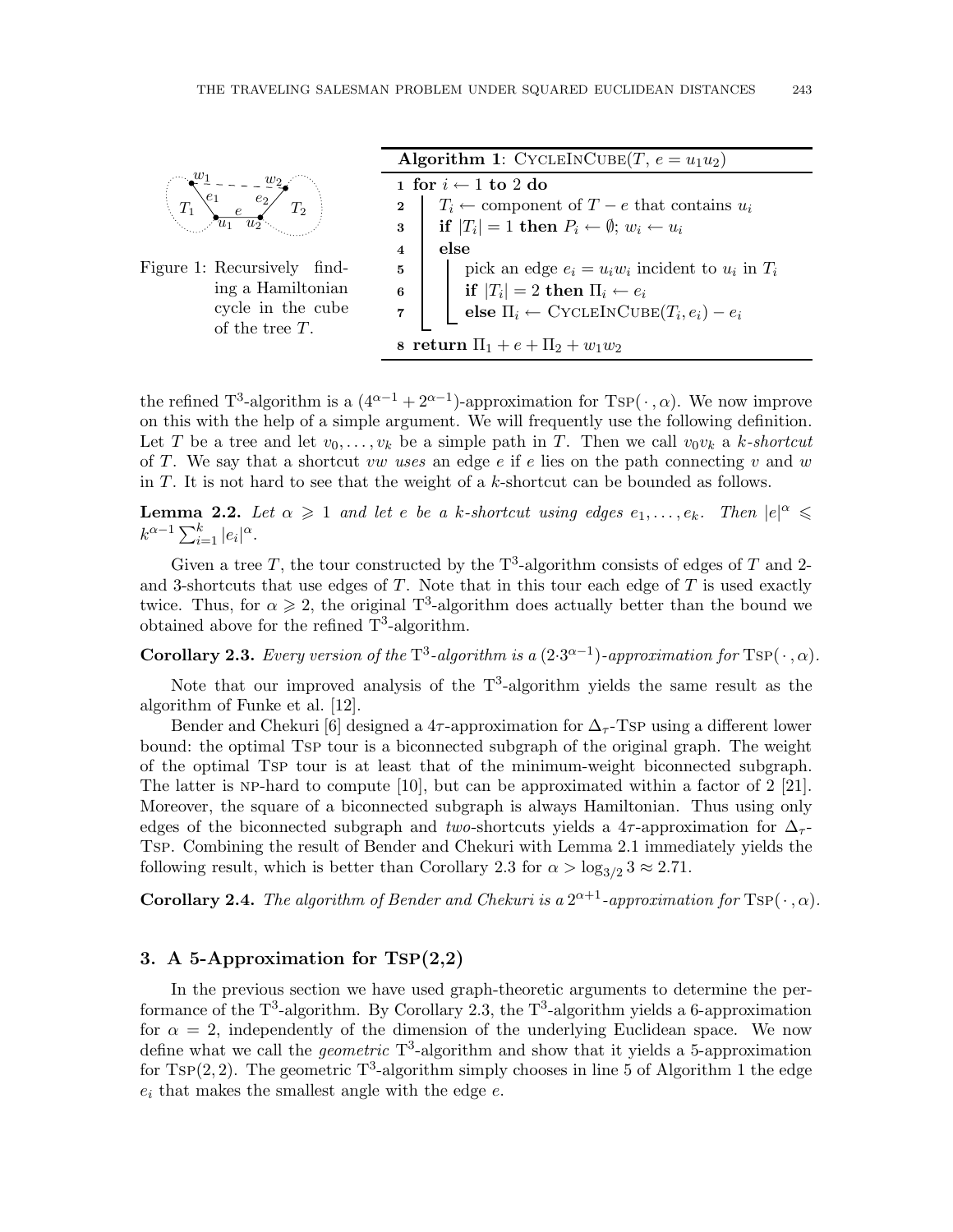

(a) a and c lie on the same side of the line through b



(b)  $a$  and  $c$  lie on different sides of the line through b

Figure 2: Two cases for computing the length of the 3-shortcut  $s(a, b, c)$ .

The idea behind taking advantage of geometry is as follows. In Corollary 2.3 we have exploited the fact that each edge is used in two  $(\leq 3)$ -shortcuts. The weight of a 3-shortcut is maximum if the corresponding points lie on a line. For the case of the Euclidean MST it is well-known that edges make an angle of at least  $\pi/3$  if they share an endpoint. The same proof also works for the MST w.r.t.  $|\cdot|^{\alpha}$ . This guarantees that in line 5 of Algorithm 1, we can pick an edge  $e_i$  that makes a relatively small angle with  $e$ —if the degree of  $u_i$  is larger than 2. Otherwise, it is easy to see that  $e_i$  is used by a ( $\leq 2$ )- and a ( $\leq 3$ )-shortcut, which is favorable to being used by two 3-shortcuts, see Lemma 2.2.

Although the intuition behind our geometric  $T^3$ -algorithm is clear, its analysis turns out to be non-trivial. We start with the following lemma that can be proved with some elementary trigonometry. Given two line segments  $s$  and  $t$  incident to the same point, we denote the smaller angle between s and t by ∠st and define  $\psi_{st} = \pi - \angle st$ .

**Lemma 3.1.** Given a tree T, the 3-shortcut  $s(a, b, c)$  that uses the edges a, b, c of T in this order has weight

 $|s(a,b,c)|^2 = |a|^2 + |b|^2 + |c|^2 + 2|a||b|\cos \psi_{ba} + 2|b||c|\cos \psi_{bc} + 2|a||c|\cos(\psi_{ba} + \delta \cdot \psi_{bc}),$ where  $\delta = +1$  if a and c lie on the same side of the line through b, and  $\delta = -1$  if a and c lie on opposite sides. Moreover,  $|s(a, b, c)|^2 \leq 2|a|^2 + |b|^2 + 2|c|^2 + 2|a||b|\cos \psi_{ba} + 2|b||c|\cos \psi_{bc}$ .

Lemma 3.1 (illustrated in Fig. 2) expresses the weight of a 3-shortcut in terms of the lengths of the edges and the angles between them. Now we show that if an edge  $a$  is used in two 3-shortcuts, two of these angles are related. Note that the  $T^3$ -algorithm generates the two 3-shortcuts that use a in two consecutive recursive calls, see Fig. 3. The  $T^3$ -algorithm is first applied to edge b and then recursively to edge a. In the recursive call, the shortcut  $s(e, a, d)$  is generated where d is an edge incident to both a and b. Then the algorithm returns from the recursion and generates the 3-shortcut  $s(a, b, c)$ . Thus a is the middle edge in one 3-shortcut and the first or last edge in the other 3-shortcut. We rely on the following.

**Lemma 3.2.** If the geometric  $T^3$ -algorithm generates the two 3-shortcuts  $s(a,b,c)$  and  $s(e, a, d)$  in two recursive calls and d is incident to both a and b, then  $\psi_{ba} \geq (\pi - \psi_{ad})/2$ .

Now we are ready to prove the main result of this section.

**Theorem 3.3.** The geometric  $T^3$ -algorithm yields a 5-approximation for  $TSP(2, 2)$ .

*Proof.* We express the length of each shortcut s of the  $T^3$ -tour in terms of the lengths of the MST edges that s uses. Changing the perspective, for each MST edge a, we use contrib(a) to denote the sum of all terms that contain the factor  $|a|$ . The edge a is used in at most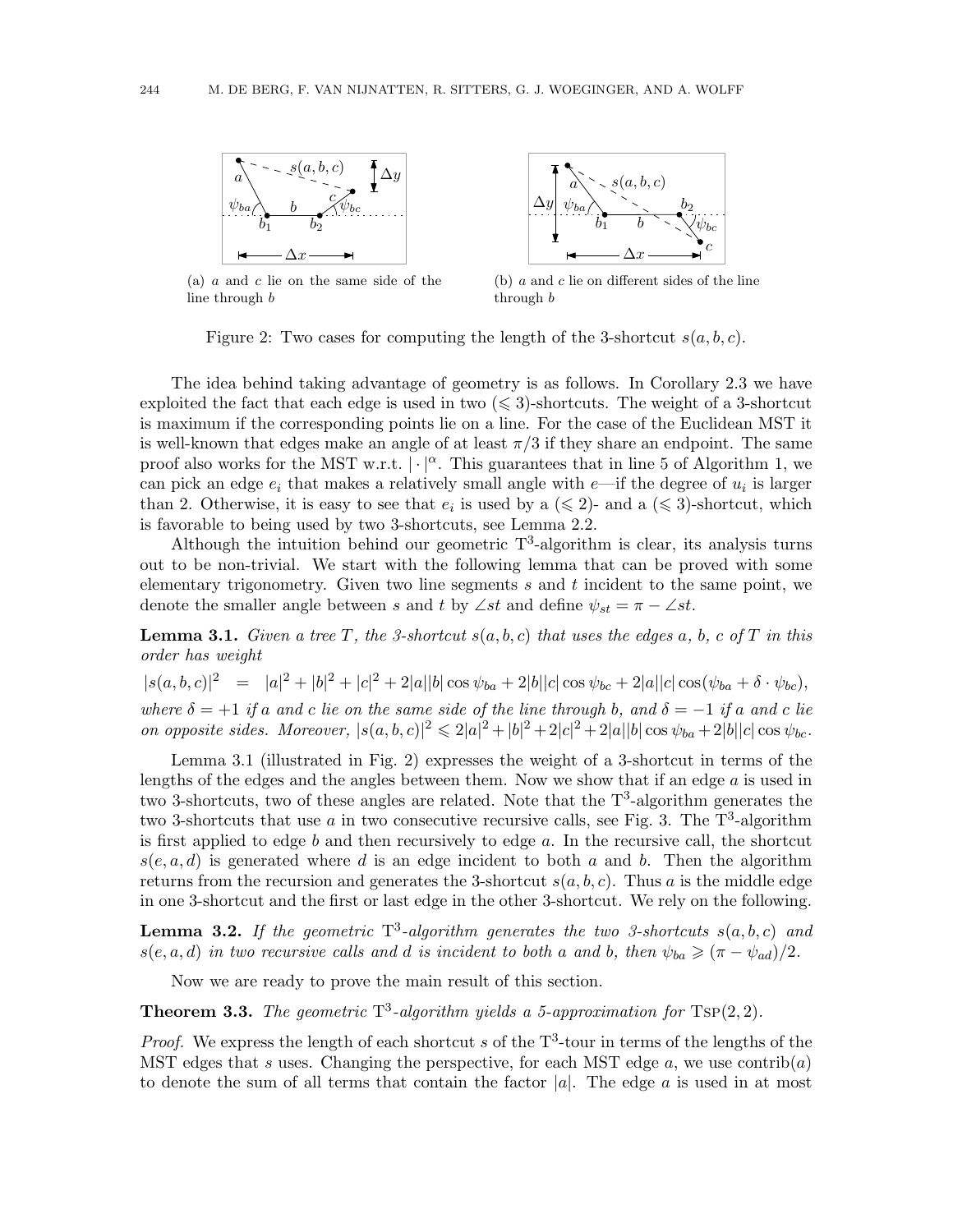two shortcuts. Bounding their lengths yields an upper bound on contrib( $a$ ). The sum of all contributions relates the length of the T<sup>3</sup>-tour to that of the MST (w.r.t.  $|\cdot|^{\alpha}$ ), which in turn is a lower bound for the length of an optimal Tsp tour.

Due to Lemma 2.2, contrib $(a) \leq 5|a|^2$  if a is used in a  $(\leq 2)$ -shortcut on one side and a  $(\leq 3)$ -shortcut on the other side. So we focus on the case that a is used in two 3-shortcuts, see Fig. 3. We rewrite the composite terms in the bound for  $s(a,b,c)$  in Lemma 3.1 using Young's inequality with  $\varepsilon$ , which, given  $x, y \in \mathbb{R}$  and  $\varepsilon > 0$ , states that  $xy \leq x^2/(2\varepsilon) + y^2 \varepsilon/2$ .

Let  $v$  be the vertex that is incident to edges  $a$  and  $b$ . If there are multiple 3-shortcuts that use edges that are incident to v then the  $T^3$ -algorithm generates these in consecutive recursive calls. We renumber the edges incident to  $v$  such that the algorithm is first applied to  $vv_1$ , then recursively to  $vv_2$  etc. Then there is some  $i \geq 1$  such that  $b = vv_i$  and  $a = v v_{i+1}$  because the algorithm is first applied to b and then recursively to a. We define  $\psi_i = \psi_{vv_i, vv_{i+1}} (= \psi_{ba})$ . We rewrite the term  $2|a||b| \cos \psi_{ba}$  in the bound for  $|s(a, b, c)|^2$  in Lemma 3.1 as follows.

$$
2|a||b|\cos\psi_{ba} = 2|vv_i||vv_{i+1}|\cos\psi_i \le f(|vv_{i+1}|, |vv_i|, \psi_i),
$$
\nwhere\n
$$
\begin{cases}\n0 & \text{if } \psi_i \ge \frac{\pi}{2}.\n\end{cases}
$$
\n(3.1)

$$
f(|vv_{i+1}|, |vv_i|, \psi_i) = \begin{cases} 0 & \text{if } \psi_i \geq \frac{\pi}{2}, \\ |vv_i|^2 + |vv_{i+1}|^2 \cos^2 \psi_i & \text{if } \psi_i < \frac{\pi}{2} \text{ and} \\ & (i = 1 \text{ or } (i > 1 \text{ and } \psi_{i-1} \geq \frac{\pi}{2})), \\ (|vv_i|^2 + |vv_{i+1}|^2) \cos \psi_i & \text{if } \psi_i < \frac{\pi}{2} \text{ and } i > 1 \text{ and } \psi_{i-1} < \frac{\pi}{2}. \end{cases}
$$

The second case of inequality (3.1) follows from Young's inequality with  $\varepsilon = 1/\cos \psi_i$  and the third case from Young's inequality with  $\varepsilon = 1$ . Replacing  $2|b||c|\cos \psi_{bc}$  in the bound for  $|s(a,b,c)|^2$  in Lemma 3.1 is analogous. Together, the two replacements yield the bound

$$
|s(a,b,c)|^2 \leq 2|a|^2 + |b|^2 + 2|c|^2 + f(|a|,|b|, \psi_{ba}) + f(|c|,|b|, \psi_{bc}).
$$
\n(3.2)

We use (3.2) to bound the weights of all 3-shortcuts. The weight of the final tour is the sum of the weights of all shortcuts. In this sum we can take the two occurrences of an edge  $a = v v_{i+1}$  together and analyze the contribution of a to the tour. Note that the result of (3.2) is still at most  $3(|a|^2 + |b|^2 + |c|^2)$ . So if an edge a is used in a ( $\leq 3$ )-shortcut on one side and a ( $\leq 2$ )-shortcut on the other side, then we still have that contrib $(a) \leq 5|a|^2$ . It remains to consider the case that a is used in two 3-shortcuts. Let  $s(a, b, c)$  and  $s(e, a, d)$  be these 3-shortcuts. The algorithm is first applied to edge b and generates shortcut  $s(a,b,c)$ , where  $\alpha$  is the first or the third edge of the shortcut. Then the algorithm is recursively applied to edge a and generates shortcut  $s(e, a, d)$ , where a is the middle edge. Fig. 3 shows how the vertices are numbered in this case.



Figure 3: Two 3-shortcuts that use edge a.



Figure 4: Illustration of case III.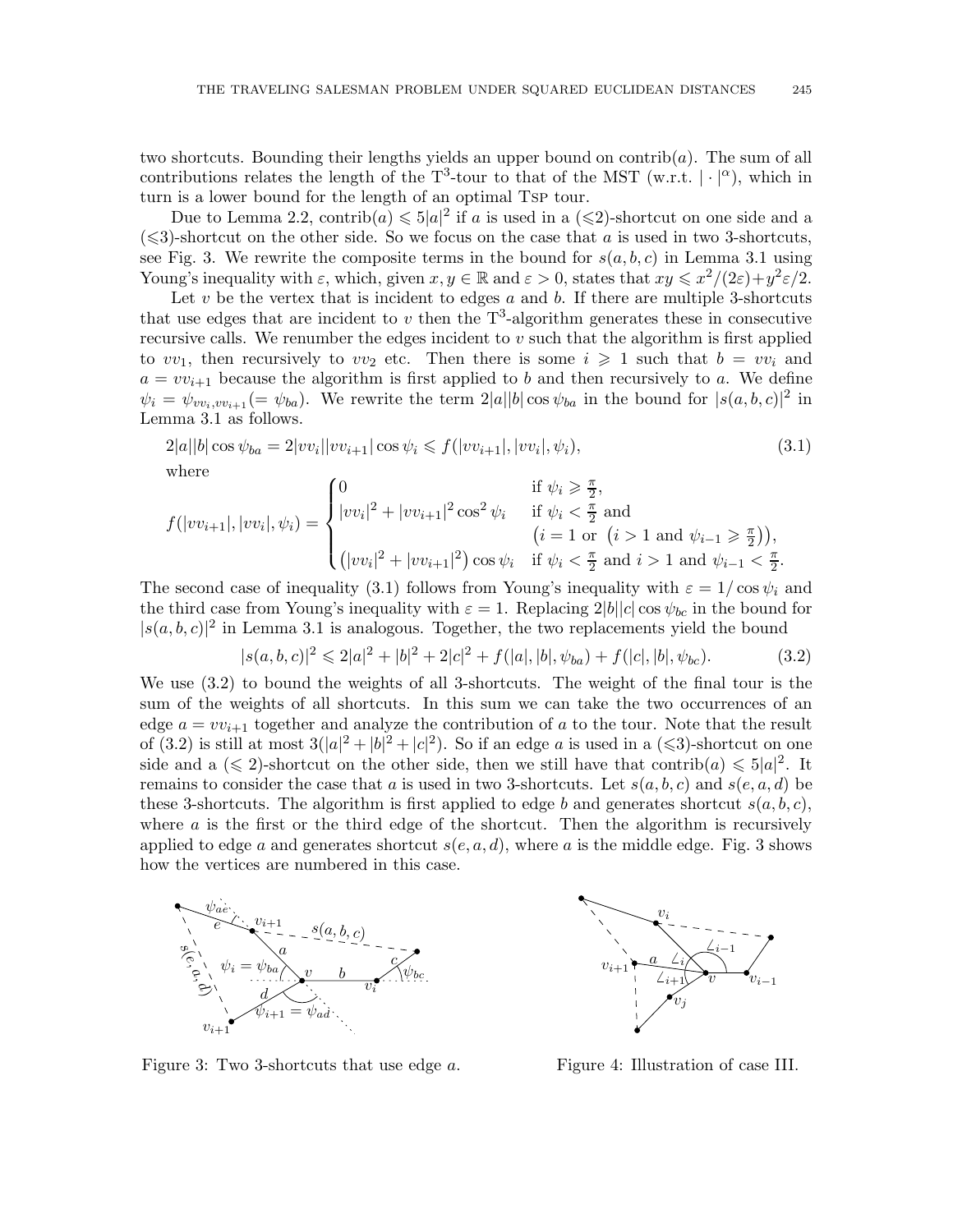Let  $\sigma_a$  be a function that takes a sum of terms and returns the sum of all terms that contain |a|. We derive the following expression for contrib $(a)$ .

$$
\text{contrib}(a) = \sigma_a(\text{weight}(s(a, b, c))) + \sigma_a(\text{weight}(s(e, a, d)))
$$
  
\n
$$
\leq \sigma_a (2|a|^2 + |b|^2 + 2|c|^2 + f(|a|, |b|, \psi_{ba}) + f(|c|, |b|, \psi_{bc}))
$$
  
\n
$$
+ \sigma_a (2|e|^2 + |a|^2 + 2|d|^2 + f(|e|, |a|, \psi_{ae}) + f(|d|, |a|, \psi_{ad}))
$$
  
\n
$$
\leq 4|a|^2 + \sigma_a(f(|vv_{i+1}|, |vv_i|, \psi_i)) + \sigma_a(f(|vv_{i+2}|, |vv_{i+1}|, \psi_{i+1}))
$$
 (3.3)

By definition of f we have to consider three cases in  $(3.3)$  for contrib $(a)$ . **Case I:**  $\psi_i \geq \pi/2$  or  $\psi_{i+1} \geq \pi/2$ .

We assume w.l.o.g. that  $\psi_i \geq \pi/2$ . Then we know that  $f(|vv_{i+1}|, |vv_i|, \psi_i) = 0$  and in the worst case  $\sigma_a(f(|vv_{i+2}|, |vv_{i+1}|, \psi_{i+1})) \leqslant |a|^2$ . Thus we have that contrib $(a) \leqslant 5|a|^2$ . **Case II:**  $\psi_i < \pi/2$  and  $\psi_{i+1} < \pi/2$  and  $(i = 1 \text{ or } (i > 1 \text{ and } \psi_{i-1} \geq \pi/2)).$ 

By definition of  $f$  we have:

$$
\sigma_a(f(|vv_{i+1}|,|vv_i|,\psi_i)) = \sigma_a(|vv_i|^2 + |vv_{i+1}|^2 \cos^2 \psi_i) = |a|^2 \cos^2 \psi_i
$$
  
\n
$$
\sigma_a(f(|vv_{i+2}|,|vv_{i+1}|, \psi_{i+1})) = \sigma_a((|vv_{i+1}|^2 + |vv_{i+2}|^2) \cos \psi_{i+1}) = |a|^2 \cos \psi_{i+1}
$$

Lemma 3.2 states that  $\psi_i \geqslant (\pi - \psi_{i+1})/2$ . We also know that  $\psi_i \leqslant \pi$  by definition. Thus we have

contrib(a) 
$$
\leq
$$
  $\left(4 + \cos^2 \frac{\pi - \psi_{i+1}}{2} + \cos \psi_{i+1}\right) |a|^2 \leq 5|a|^2$ .

**Case III:**  $\psi_i < \pi/2$  and  $\psi_{i+1} < \pi/2$  and  $i > 1$  and  $\psi_{i-1} < \pi/2$ .

It can be shown that this leads to a contradiction, see Fig. 4 (on page 245).

In cases I and II, the contribution of any edge |a| to the tour is at most  $5|a|^2$ . The theorem follows by summing up the contributions of all edges.

When using the MST as a lower bound in the analysis, there is not much room for improvement. There are instances of  $TSP(2,2)$  where the  $T^3$ -algorithm yields a tour whose weight is  $4\frac{4}{11}$  times that of the MST; see also [18, Theorem 4.19].

## 4. Approximating  $TSP(2, \alpha)$  with  $\alpha \geq 2$

In this section we generalize the main result of the previous section to  $\alpha \geq 2$ . Our new bound is always better than the bound  $2 \cdot 3^{\alpha-1}$  of Funke et al. [12], see also Corollary 2.3. For  $\alpha$  < 3.41 our bound is better than the bound  $2^{\alpha+1}$  that follows from the algorithm of Bender and Chekuri [6], see Corollary 2.4.

**Theorem 4.1.** The geometric  $T^3$ -algorithm yields a  $(3^{\alpha-1} + \sqrt{6}^{\alpha}/3)$ -approximation for  $T$ SP $(2,\alpha)$  if  $\alpha \geqslant 2$ .

*Proof.* If an edge a is used in a  $(\leq 2)$ -shortcut on one side and a  $(\leq 3)$ -shortcut on the other side then the total contribution of a to the tour is at most  $(2^{\alpha-1}+3^{\alpha-1})|a|^{\alpha}$  by Lemma 2.2. So we will focus our analysis again on the case that a is used in two 3-shortcuts. For  $\alpha = 2$ we can express the weight of a 3-shortcut by Lemma 3.1 and rewrite the composite terms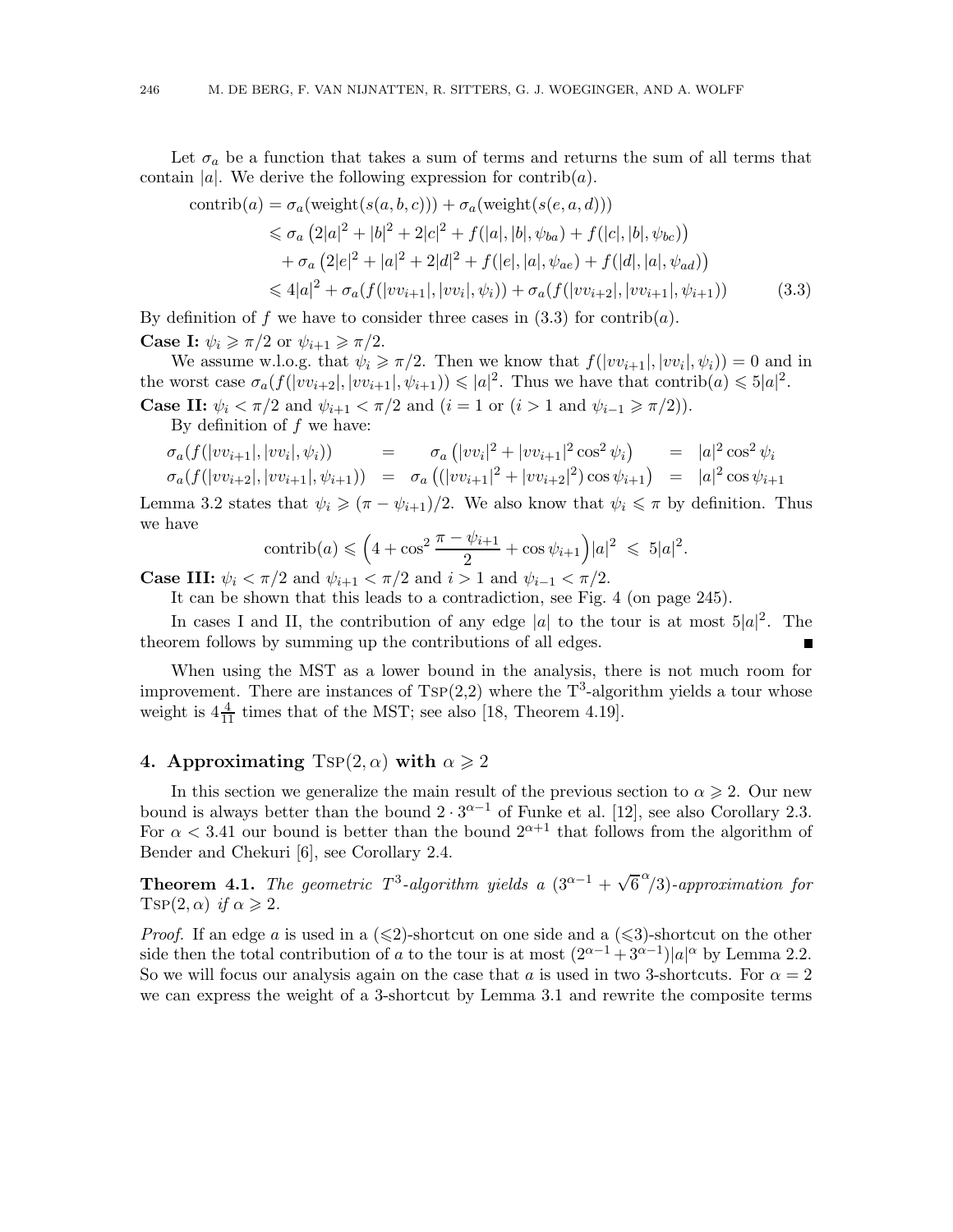as in inequality (3.1). For  $\alpha > 2$  we apply Hölder's inequality.

$$
|s(a,b,c)|^{\alpha} = (|s(a,b,c)|^2)^{\alpha/2}
$$
  
\n
$$
\leq (2|a|^2 + |b|^2 + 2|c|^2 + f(|a|, |b|, \psi_{ba}) + f(|c|, |b|, \psi_{bc}))^{\alpha/2}
$$
  
\n
$$
= (\beta_a|a|^2 + \beta_b|b|^2 + \beta_c|c|^2)^{\alpha/2}
$$
\n(4.1)

$$
\leq 3^{\alpha/2 - 1} \left( \beta_a^{\alpha/2} |a|^{\alpha} + \beta_b^{\alpha/2} |b|^{\alpha} + \beta_c^{\alpha/2} |c|^{\alpha} \right) \tag{4.2}
$$

We introduced the constants of type  $\beta$  to shorten the expression. Note that the last inequality holds only if  $\alpha > 2$ .

In order to bound the contribution of an edge a that is used in two 3-shortcuts we follow the proof of Theorem 3.3. Since the assumptions of case III in that proof led to a contradiction, it suffices to consider cases I and II.

**Case I:**  $\psi_i \geq \pi/2$  or  $\psi_{i+1} \geq \pi/2$ .

$$
\operatorname{contrib}(a) \leqslant 3^{\alpha/2 - 1} \left( \left( 2 + \cos \psi_i \right)^{\alpha/2} + \left( 2 + \cos \psi_{i+1} \right)^{\alpha/2} \right) |a|^{\alpha}
$$
  

$$
\leqslant 3^{\alpha/2 - 1} \left( 2^{\alpha/2} + 3^{\alpha/2} \right) |a|^{\alpha} = \left( 3^{\alpha - 1} + \sqrt{6}^{\alpha/3} \right) |a|^{\alpha}
$$

**Case II:**  $\psi_i < \pi/2$  and  $\psi_{i+1} < \pi/2$  and  $(i = 1 \text{ or } (i > 1 \text{ and } \psi_{i-1} \geq \pi/2)).$ 

$$
\text{contrib}(a) \leq 3^{\alpha/2 - 1} \underbrace{\left( (2 + \cos \psi_{i+1})^{\alpha/2} + (2 + \sin^2 \psi_{i+1}/2)^{\alpha/2} \right)}_{g_{\alpha}(\psi_{i+1})} |a|^{\alpha}
$$

Now we use the fact that the function  $h : [0, 2\pi] \to \mathbb{R}, x \mapsto (2 + \cos x)^k + (2 + \sin^2 x/2)^k$ attains its maximum value at  $x = 0$ . Thus  $g_{\alpha}$  also attains its maximum in the range  $[0, \pi/2)$ in  $x = 0$ . This yields

$$
\text{contrib}(a) \ \leqslant \ 3^{\alpha/2 - 1} \cdot g_{\alpha}(0) \cdot |a|^{\alpha} \ \leqslant \ \big(3^{\alpha - 1} + \sqrt{6}^{\alpha}/3\big)|a|^{\alpha}.
$$

In both cases we showed that  $\text{contribute}(a) \leq (3^{\alpha-1} + \sqrt{6}^{\alpha}/3)|a|^{\alpha}$ . The theorem follows for  $\alpha > 2$  by summing up the contributions of all edges. The case  $\alpha = 2$  corresponds to Theorem 3.3.

## 5. The Approximability of TSP and Rev-TSP

In this section we discuss complexity and approximability of Tsp and its variant Rev-Tsp, where the salesman is allowed to revisit the cities. Recall that for any fixed dimension  $d \geq 2$ , Tsp(d, 1) is NP-hard [19] and admits a PTAS [4].

**Theorem 5.1.**  $Tsp(d, \alpha)$  and  $Rev-Tsp(d, \alpha)$  are NP-hard for any  $d \geq 2$  and  $\alpha > 0$ .

*Proof.* Itai et al. [14] showed that, given n points in the unit grid, it is NP-hard to decide whether there is a TSP tour of Euclidean length  $n$ . Thus for both of our problems it is NP-hard to distinguish between  $\text{OPT} = n$  and  $\text{OPT} \geq n - 1 + \sqrt{2}^{\alpha}$ .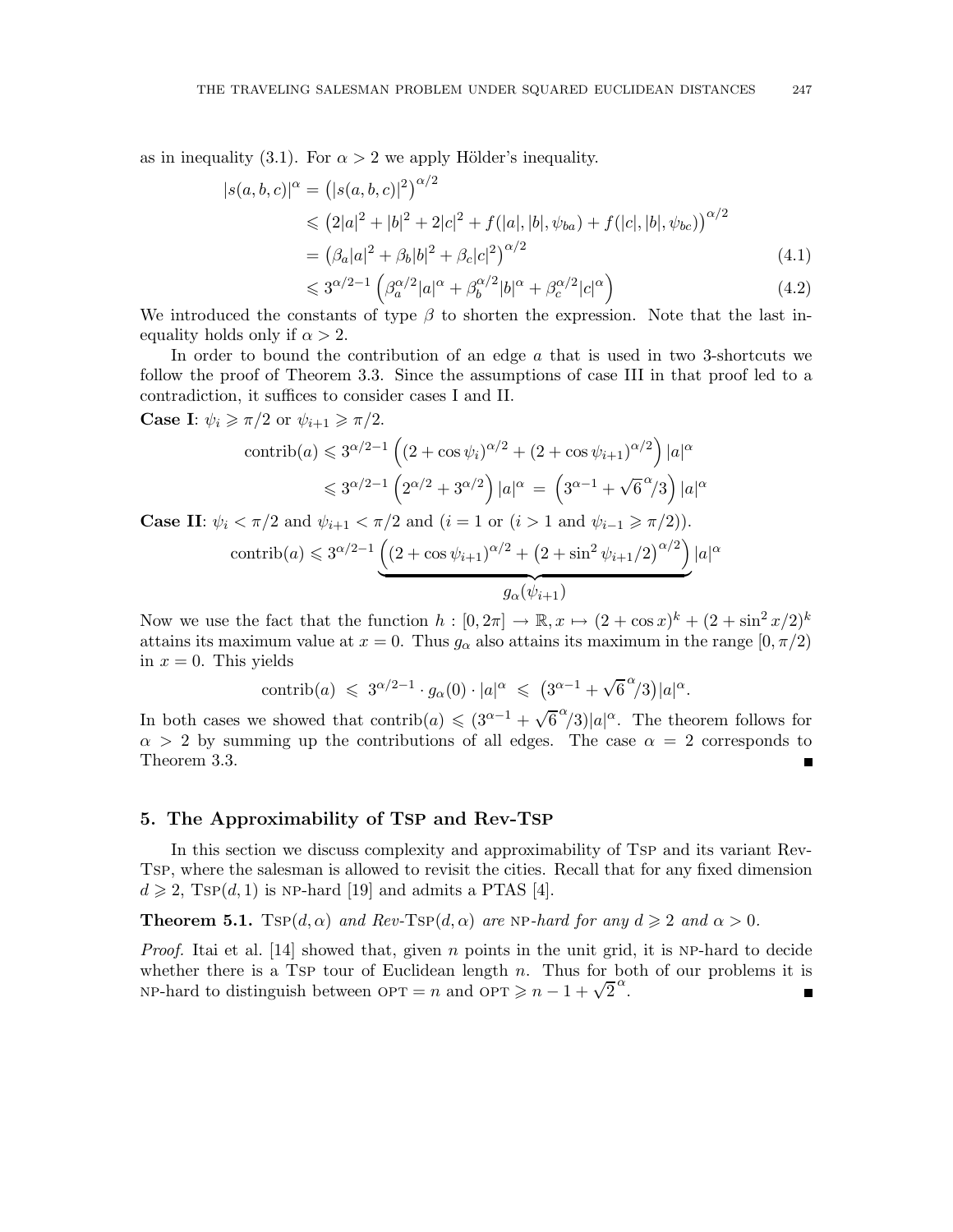## **Theorem 5.2.**  $Tsp(d, \alpha)$  and  $Rev-Tsp(d, \alpha)$  are APX-hard for any  $d \geq 3$  and any  $\alpha > 1$ .

*Proof.* We only discuss the case  $d = 3$  and  $\alpha = 2$ —all other cases can be settled by slightly modified arguments—Tsp. and we only consider Rev-Tsp; a similar reduction can be used for Tsp. We reduce from  $\{1, 2\}$ -Tsp, the Tsp on the complete graph where the weight of every edge is either 1 or 2; this problem is APX-hard  $[20]$ . An instance of  $\{1,2\}$ -TsP consists of the complete graph  $K_n = (V_n, E_n)$  with vertex set  $V_n = \{v_1, \ldots, v_n\}$ , edge set  $E_n = \{e_1, \ldots, e_m\}$  where  $m = n(n-1)/2$ , and edge lengths that are specified by a weight function  $w : E_n \to \{1,2\}$ . Given  $K_n$  and w, we construct a corresponding instance  $P_{n,w} \subset \mathbb{R}^3$  of Rev-Tsp $(3,2)$ .

We start our construction by introducing several auxiliary line segments. For each vertex  $v_i \in V_n$  we define its *spine* to be the vertical line segment going from point  $(ni, ni, n)$ to point  $(ni, ni, nm)$ . For each edge  $e_k = v_i v_j \in E_n$  with  $i < j$ , we define two corresponding line segments that are parallel to the xy-plane and that are called bones. The first bone connects point  $(ni, ni, nk)$  on the spine of  $v_i$  to the point  $(nj, ni, nk)$ . The other bone connects point  $(nj,nj,nk)$  on the spine of  $v_j$  to the point  $(nj,ni-\delta_k,nk)$ , where  $\delta_k=1$  if  $w(e_k) = 1$  and  $\delta_k = \sqrt{2}$  if  $w(e_k) = 2$ . Note that these two bones do not quite touch; they are separated by a gap of length  $\delta_k$ .

In order to get the instance  $P_{n,w}$  of Rev-Tsp(3, 2), we subdivide every single (spine or bone) line segment introduced above by a dense, evenly distributed set of points—we call these points *cities* from now on—so that every unit-length piece receives  $n<sup>5</sup>$  cities. The distance between adjacent cities is  $1/n^5$ , and so the cost for going from one city to an adjacent city is  $1/n^{10}$ . All these cities together form instance  $P_{n,w}$ , and this completes our construction. Since we have introduced line segments with a total length of at most  $n \cdot n(m-1) + m \cdot 2n(n-1) < 2n^4$ , the overall number of cities is at most  $2n^9$ .

For  $1 \leq i \leq n$  we call the cities on the spine of  $v_i$  and on all bones incident to this spine the *city cluster* of  $v_i$ . Traversing all cities within such a city cluster is very cheap; even if we visit every city twice, this costs at most  $2 \cdot 2n^9/n^{10} = 4/n$  for all cities in all city clusters together. In a traveling salesman tour, the only expensive steps occur when the salesman jumps from one city cluster to another city cluster. By the above definition of  $\delta_k$ , when jumping from bone to bone across the gap corresponding to edge  $e_k$  the incurred cost is exactly  $w(e_k)$ . Note that jumping from city cluster to city cluster in any other way would be much more expensive and would thus not reduce the total cost of the tour.

Finally, let us show that our reduction is approximation preserving. Fix an  $\varepsilon$  with  $0 < \varepsilon < 1$ . Consider an instance  $K_n$  and w of  $\{1,2\}$ -Tsp, and assume without loss of generality that  $n > 4/\varepsilon$ . Consider an optimal tour  $\pi_0$  for this instance. If  $\pi_0$  uses  $\ell \geq 0$ edges of length 2 and  $n - \ell$  edges of length 1, then it has cost  $n + \ell$ . Given a PTAS for Rev-Tsp, we show how to compute in polynomial time a tour of cost at most  $(1+\varepsilon)(n+\ell)$ for  $K_n$  and  $w$ .

First note that the tour  $\pi_0$  can be transformed into a tour  $\pi_1$  through  $P_{n,w}$  that makes  $\ell$ jumps of cost 2 and  $n - \ell$  jumps of cost 1. That tour  $\pi_1$  costs at most  $n + \ell + 4/n$ . Using our hypothetical PTAS for Rev-Tsp, we can compute for any  $\varepsilon' > 0$  in polynomial time a tour  $\pi_2$  through  $P_{n,w}$  of cost at most  $(1+\varepsilon')c_{\text{opt}}$ , where  $c_{\text{opt}}$  is the cost of an optimal Rev-Tsp tour. The existence of  $\pi_1$  yields  $c_{opt} \leqslant n+\ell+4/n$ . The tour  $\pi_2$  can be transformed into a tour  $\pi_3$  through  $K_n$ : Just map the jumps of  $\pi_2$  to the corresponding edges of  $K_n$ . Since this mapping cannot increase the cost, tour  $\pi_3$  costs at most  $(1 + \varepsilon')(n + \ell + 4/n)$ .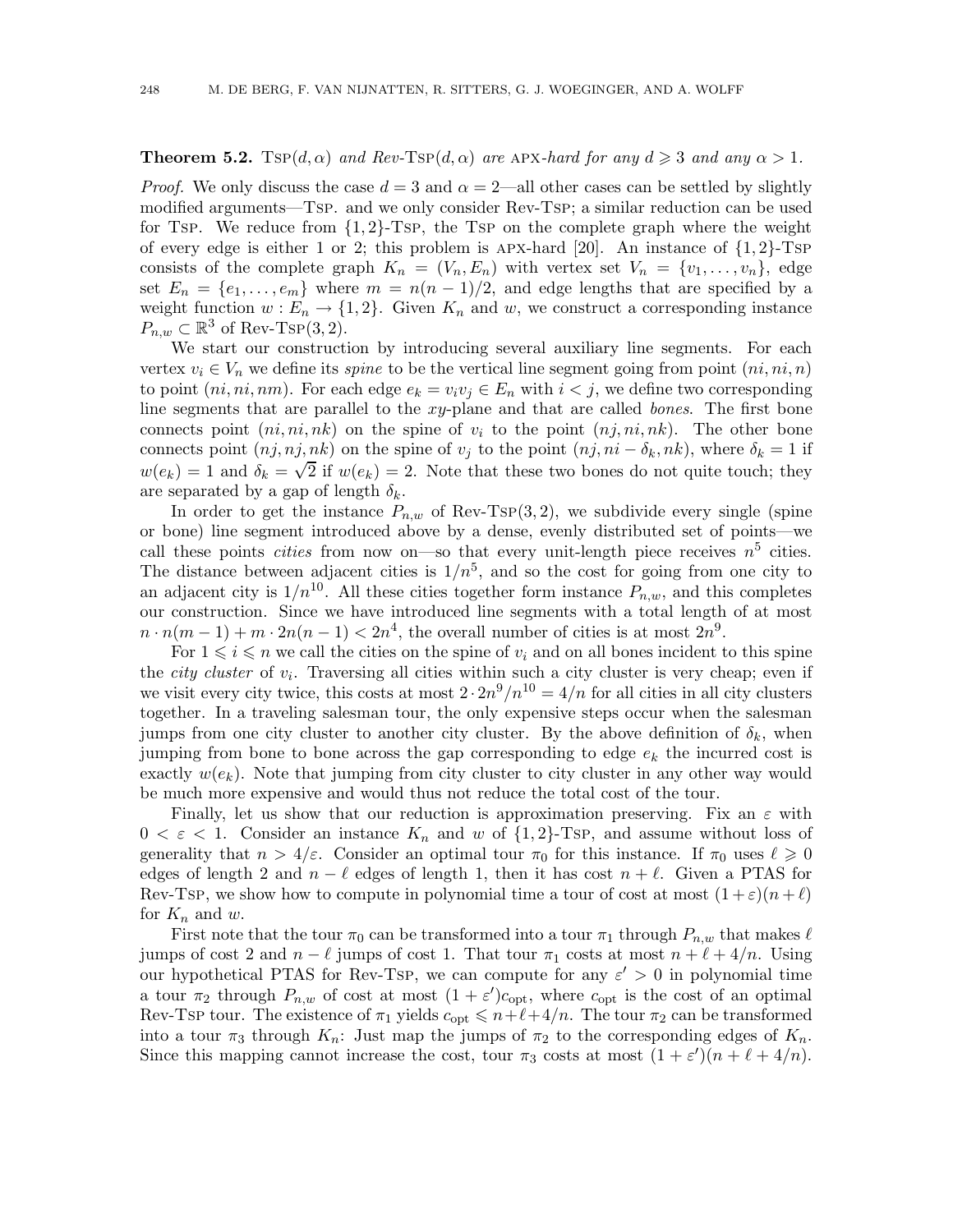Choosing  $\varepsilon' = \varepsilon/2$  and using  $4/n < \varepsilon < 1$ , we can bound the cost of  $\pi_3$  from above by

$$
\left(1+\frac{\varepsilon}{2}\right)(n+\ell)+\left(1+\frac{\varepsilon}{2}\right)\varepsilon = \left(1+\frac{\varepsilon}{2}\right)(n+\ell)+\frac{\varepsilon}{2}(2+\varepsilon) = (1+\varepsilon)(n+\ell)
$$

as desired. Like  $\pi_2$ , the tour  $\pi_3$  may visit vertices more than once. This can be fixed by greedily introducing shortcuts. The shortcuts do not increase the cost of the tour since the weight function  $w$  (trivially) fulfills the triangle inequality.  $\blacksquare$ 

**Theorem 5.3.** There exists a PTAS for Rev-Tsp(2,  $\alpha$ ) for any  $\alpha \geq 2$ .

*Proof.* Given a set P of points in the plane, consider the Gabriel graph  $G_P$  that has a vertex for each point in P. There is an edge between points  $p$  and  $q$ , if the open disk with diameter pq is empty, in other words, if for all points  $r \in P \setminus \{p,q\}$ , the angle ∠prq is at most  $\pi/2$ . The weight of the edge is  $|pq|^{\alpha}$ . Note that  $|pr|^{\alpha} + |rq|^{\alpha} \leq |pq|^{\alpha}$  if  $\angle prq$  is at least  $\pi/2$ . Therefore, there is an optimal TSP tour with revisits through  $P$  that only uses the edges of  $G_P$ : Indeed, if a tour uses an edge pq for which there is a point r with  $\angle p \nvert q \geq \pi/2$ , then replacing pq by pr and  $rq$  would shorten the tour. Such a replacement is feasible since revisiting city r is allowed. The Gabriel graph is planar. Hence we end up with an instance of the Tsp on weighted planar graphs, for which a PTAS is known [5].

Recall that a *quasi*-PTAS is an approximation scheme with running time  $n^{\text{polylog }n}$ , where  $n$  is the size of the input. The following result follows immediately from the facts that (a) the metric  $|\cdot|^{\alpha}$  has bounded doubling dimension and (b) Tsp on metrics of bounded doubling dimension admits a quasi-PTAS [25].

**Theorem 5.4.** There exists a quasi-PTAS for Rev-TSP(d,  $\alpha$ ) for any  $\alpha \in (0,1]$  and  $d \geq 1$ .

#### 6. Conclusions

In order to construct considerably better approximation algorithms for  $Tsp(d, \alpha)$ , we expect that substantially different methods of analysis have to be found. A result of Van Nijnatten [18, Theorem 4.19] indicates that there is not much room left for improvement as long as we compare to the MST.

The approximability of Rev-Tsp $(2, \alpha)$  for  $1 < \alpha < 2$  is an interesting open question. We believe that a (quasi)-PTAS may be obtained using the framework of the PTAS for weighted planar graph Tsp by Arora et al. [5]. A simple reduction shows that deriving a PTAS for our problem is at least as hard as deriving a PTAS for weighted planar graph Tsp. Assume we have a PTAS for Rev-Tsp(2,  $\alpha$ ) for some  $\alpha > 1$ . Given a weighted planar graph and a planar embedding, we replace each edge by a dense set of points such that traversing a subedge basically costs zero. By making one subedge of each edge  $e$  longer, we can make the cost of that subedge (and thus of  $e$ ) in Rev-Tsp proportional to the weight of e. Then, the costs of the optimal solutions of the two problems will be the same up to an arbitrarily small constant factor of  $1 + \varepsilon$ . Such a reduction is polynomially bounded if all weights are polynomially bounded, which can be achieved by a standard rounding scheme.

A PTAS for Rev-Tsp(2,  $\alpha$ ) for any  $\alpha > 1$  would be an interesting generalization of the existing PTAS's for weighted planar graphs. Ideally, one would have a PTAS with running time independent of  $\alpha$  since it would contain both Euclidean TsP and weighted planar graph Tsp as special cases.